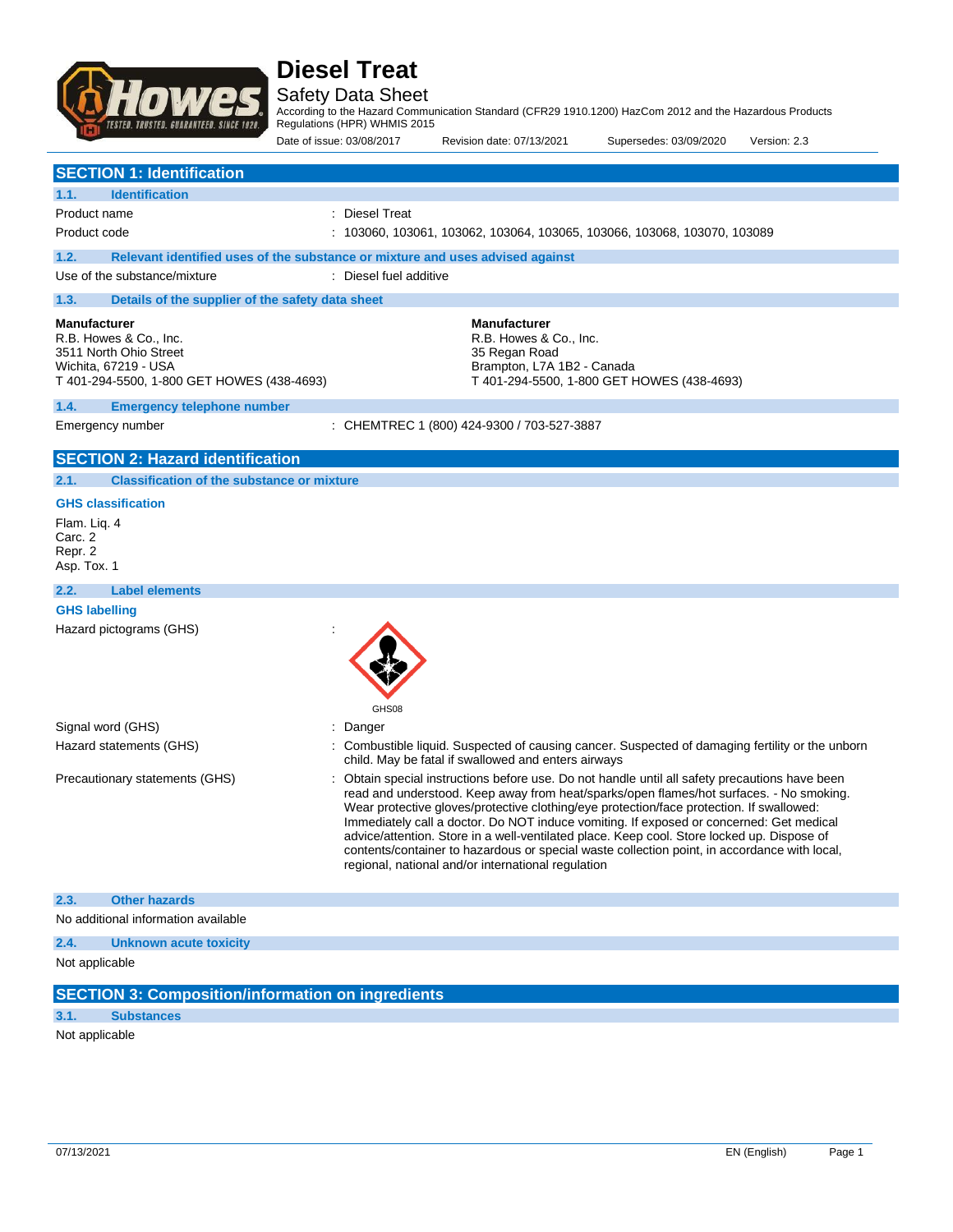### Safety Data Sheet

According to the Hazard Communication Standard (CFR29 1910.1200) HazCom 2012 and the Hazardous Products Regulations (HPR) WHMIS 2015

| 3.2.<br><b>Mixtures</b>                               |                           |             |
|-------------------------------------------------------|---------------------------|-------------|
| <b>Name</b>                                           | <b>Product identifier</b> | $\%$        |
| Distillates, petroleum, hydrotreated light naphthenic | (CAS-No.) 64742-53-6      | $30 - 60$   |
| Stoddard solvent                                      | (CAS No) 8052-41-3        | $10 - 30$   |
| Petroleum distillates, hydrotreated light             | (CAS No) 64742-47-8       | $10 - 30$   |
| Benzene, 1,2,4-trimethyl-                             | (CAS No) 95-63-6          | $1 - 5$     |
| Solvent naphtha, petroleum, light aromatic            | (CAS-No.) 64742-95-6      | $1 - 5$     |
| Nonane                                                | (CAS No) 111-84-2         | $0.5 - 1.5$ |
| Solvent naphtha, petroleum, heavy aromatic            | (CAS-No.) 64742-94-5      | $0.1 - 1$   |
| Naphthalene                                           | (CAS-No.) 91-20-3         | $0.1 - 1$   |
| Xylenes (o-, m-, p- isomers)                          | (CAS-No.) 1330-20-7       | $0.1 - 1$   |
| Ethylbenzene                                          | (CAS-No.) 100-41-4        | $0.1 - 1$   |

**\*Chemical name, CAS number and/or exact concentration have been withheld as a trade secret**

| <b>SECTION 4: First aid measures</b>                                |                                                                                                                                                                                                 |
|---------------------------------------------------------------------|-------------------------------------------------------------------------------------------------------------------------------------------------------------------------------------------------|
| <b>Description of first aid measures</b><br>4.1.                    |                                                                                                                                                                                                 |
| First-aid measures after inhalation                                 | : If breathing is difficult, remove victim to fresh air and keep at rest in a position comfortable for<br>breathing. Get medical advice/attention if you feel unwell.                           |
| First-aid measures after skin contact                               | : If skin irritation occurs: Wash skin with plenty of water. Obtain medical attention if irritation<br>persists.                                                                                |
| First-aid measures after eye contact                                | : IF IN EYES: Rinse cautiously with water for several minutes. Remove contact lenses, if present<br>and easy to do. Continue rinsing. If eye irritation persists: Get medical advice/attention. |
| First-aid measures after ingestion                                  | : IF SWALLOWED: immediately call a POISON CENTER or doctor/physician. Do NOT induce<br>vomiting. Never give anything by mouth to an unconscious person.                                         |
| 4.2.<br>Most important symptoms and effects, both acute and delayed |                                                                                                                                                                                                 |
| Symptoms/effects after inhalation                                   | : May cause irritation to the respiratory tract.                                                                                                                                                |
| Symptoms/effects after skin contact                                 | : May cause skin irritation. Symptoms may include redness, drying, defatting and cracking of the<br>skin.                                                                                       |
| Symptoms/effects after eye contact                                  | : May cause eye irritation. Symptoms may include discomfort or pain, excess blinking and tear<br>production, with possible redness and swelling.                                                |
| Symptoms/effects after ingestion                                    | : May be fatal if swallowed and enters airways. This product may be aspirated into the lungs and<br>cause chemical pneumonitis. May cause stomach distress, nausea or vomiting.                 |

**4.3. Indication of any immediate medical attention and special treatment needed**

Symptoms may be delayed. In case of accident or if you feel unwell, seek medical advice immediately (show the label where possible).

|                                | <b>SECTION 5: Fire-fighting measures</b>              |                                                                                                                                                                                  |
|--------------------------------|-------------------------------------------------------|----------------------------------------------------------------------------------------------------------------------------------------------------------------------------------|
| 5.1.                           | <b>Extinguishing media</b>                            |                                                                                                                                                                                  |
|                                | Suitable extinguishing media                          | : Foam. Carbon dioxide. Water fog.                                                                                                                                               |
| Unsuitable extinguishing media |                                                       | : Do not use water jet.                                                                                                                                                          |
| 5.2.                           | Special hazards arising from the substance or mixture |                                                                                                                                                                                  |
| Fire hazard                    |                                                       | : Combustible liquid. Products of combustion may include, and are not limited to: oxides of<br>carbon.                                                                           |
| Reactivity                     |                                                       | : No dangerous reaction known under conditions of normal use.                                                                                                                    |
| 5.3.                           | <b>Advice for firefighters</b>                        |                                                                                                                                                                                  |
| Protection during firefighting |                                                       | Keep upwind of fire. Wear full fire fighting turn-out gear (full Bunker gear) and respiratory<br>protection (SCBA). Cool down the containers exposed to heat with a water spray. |

| <b>SECTION 6: Accidental release measures</b> |                                                                     |                                                                                                                                                                                                                              |  |
|-----------------------------------------------|---------------------------------------------------------------------|------------------------------------------------------------------------------------------------------------------------------------------------------------------------------------------------------------------------------|--|
| 6.1.                                          | Personal precautions, protective equipment and emergency procedures |                                                                                                                                                                                                                              |  |
| General measures                              |                                                                     | : Use personal protection recommended in Section 8. Isolate the hazard area and deny entry to<br>unnecessary and unprotected personnel. Eliminate sources of ignition. Use special care to<br>avoid static electric charges. |  |
| 6.1.1.                                        | For non-emergency personnel                                         |                                                                                                                                                                                                                              |  |
|                                               | No additional information available                                 |                                                                                                                                                                                                                              |  |
| 6.1.2.                                        | For emergency responders<br>No additional information available     |                                                                                                                                                                                                                              |  |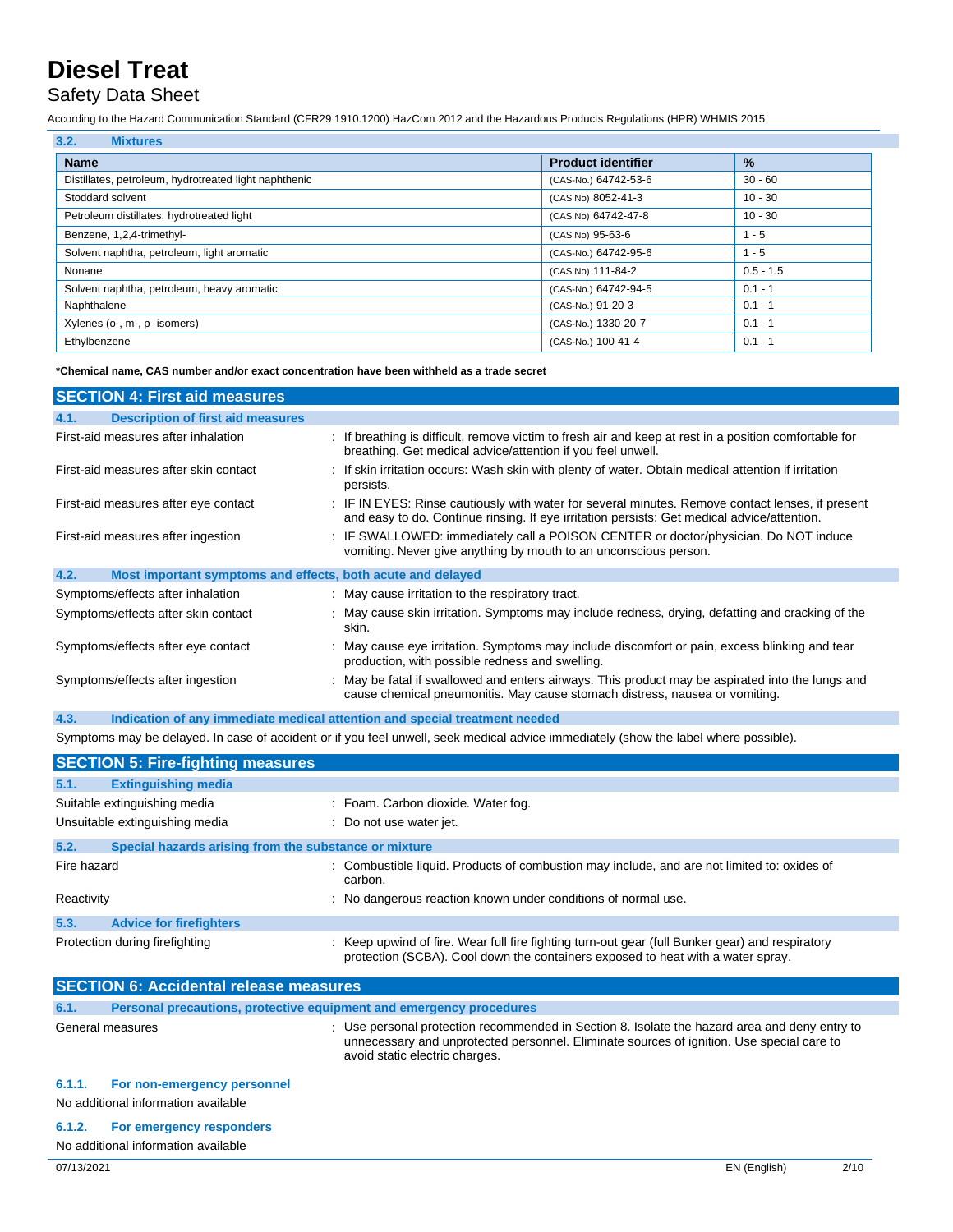## Safety Data Sheet

According to the Hazard Communication Standard (CFR29 1910.1200) HazCom 2012 and the Hazardous Products Regulations (HPR) WHMIS 2015

| 6.2.                                                                                | <b>Environmental precautions</b>                     |                                                                                                                                                                                                                                               |  |
|-------------------------------------------------------------------------------------|------------------------------------------------------|-----------------------------------------------------------------------------------------------------------------------------------------------------------------------------------------------------------------------------------------------|--|
|                                                                                     | Prevent entry to sewers and public waters.           |                                                                                                                                                                                                                                               |  |
| 6.3.                                                                                | Methods and material for containment and cleaning up |                                                                                                                                                                                                                                               |  |
| For containment                                                                     |                                                      | : Absorb and/or contain spill with inert material (sand, vermiculite or other appropriate material),<br>then place in suitable container. Do not flush into surface water or sewer system. Wear<br>recommended personal protective equipment. |  |
| Methods for cleaning up                                                             |                                                      | : Sweep or shovel spills into appropriate container for disposal. Spilled material may present a<br>slipping hazard. Provide ventilation.                                                                                                     |  |
| 6.4.                                                                                | <b>Reference to other sections</b>                   |                                                                                                                                                                                                                                               |  |
| For further information refer to section 8: "Exposure controls/personal protection" |                                                      |                                                                                                                                                                                                                                               |  |

| <b>SECTION 7: Handling and storage</b> |                                                              |                                                                                                                                                                                                                                                                                          |  |
|----------------------------------------|--------------------------------------------------------------|------------------------------------------------------------------------------------------------------------------------------------------------------------------------------------------------------------------------------------------------------------------------------------------|--|
| 7.1.                                   | <b>Precautions for safe handling</b>                         |                                                                                                                                                                                                                                                                                          |  |
| Precautions for safe handling          |                                                              | : Keep away from sources of ignition - No smoking. Avoid contact with skin and eyes. Avoid<br>breathing dust/fume/gas/mist/vapours/spray. Do not swallow. Handle and open container with<br>care. When using do not eat, drink or smoke. Use only outdoors or in a well-ventilated area. |  |
| Hygiene measures                       |                                                              | : Wash contaminated clothing before reuse. Always wash hands after handling the product.                                                                                                                                                                                                 |  |
| 7.2.                                   | Conditions for safe storage, including any incompatibilities |                                                                                                                                                                                                                                                                                          |  |
| Technical measures                     |                                                              | : Proper grounding procedures to avoid static electricity should be followed.                                                                                                                                                                                                            |  |
| Storage conditions                     |                                                              | : Keep out of the reach of children. Keep container tightly closed. Store locked up. Store in a                                                                                                                                                                                          |  |

well-ventilated place. Keep cool.

#### **SECTION 8: Exposure controls/personal protection**

### **8.1. Control parameters**

| Distillates, petroleum, hydrotreated light naphthenic (64742-53-6) |                                          |                          |  |
|--------------------------------------------------------------------|------------------------------------------|--------------------------|--|
| Not applicable                                                     |                                          |                          |  |
| Stoddard solvent (8052-41-3)                                       |                                          |                          |  |
| <b>ACGIH</b>                                                       | ACGIH TWA (ppm)                          | $100$ ppm                |  |
| <b>ACGIH</b>                                                       | Remark (ACGIH)                           | Eye, skin, & kidney dam; |  |
| <b>OSHA</b>                                                        | OSHA PEL (TWA) (mg/m <sup>3</sup> )      | 2900 mg/m <sup>3</sup>   |  |
| <b>OSHA</b>                                                        | OSHA PEL (TWA) (ppm)                     | 500 ppm                  |  |
| <b>IDLH</b>                                                        | US IDLH (mg/m <sup>3</sup> )             | 20000 mg/m <sup>3</sup>  |  |
| <b>NIOSH</b>                                                       | NIOSH REL (TWA) (mg/m <sup>3</sup> )     | $350$ mg/m <sup>3</sup>  |  |
| <b>NIOSH</b>                                                       | NIOSH REL (ceiling) (mg/m <sup>3</sup> ) | 1800 mg/m <sup>3</sup>   |  |
| Petroleum distillates, hydrotreated light (64742-47-8)             |                                          |                          |  |
| Not applicable                                                     |                                          |                          |  |
| Benzene, 1,2,4-trimethyl- (95-63-6)                                |                                          |                          |  |
| <b>NIOSH</b>                                                       | NIOSH REL (TWA) (mg/m <sup>3</sup> )     | 125 mg/m $3$             |  |
| <b>NIOSH</b>                                                       | NIOSH REL (TWA) (ppm)                    | 25 ppm                   |  |
| Nonane (111-84-2)                                                  |                                          |                          |  |
| <b>ACGIH</b>                                                       | ACGIH TWA (ppm)                          | 200 ppm                  |  |
| <b>NIOSH</b>                                                       | NIOSH REL (TWA) (mg/m <sup>3</sup> )     | 1050 mg/m <sup>3</sup>   |  |
| <b>NIOSH</b>                                                       | NIOSH REL (TWA) (ppm)                    | 200 ppm                  |  |
| Solvent naphtha, petroleum, heavy aromatic (64742-94-5)            |                                          |                          |  |
| Not applicable                                                     |                                          |                          |  |
| Naphthalene (91-20-3)                                              |                                          |                          |  |
| <b>ACGIH</b>                                                       | ACGIH TWA (ppm)                          | 10 ppm                   |  |
| <b>OSHA</b>                                                        | OSHA PEL (TWA) (mg/m <sup>3</sup> )      | $50 \text{ mg/m}^3$      |  |
| <b>OSHA</b>                                                        | OSHA PEL (TWA) (ppm)                     | 10 ppm                   |  |
| <b>IDLH</b>                                                        | US IDLH (ppm)                            | 250 ppm                  |  |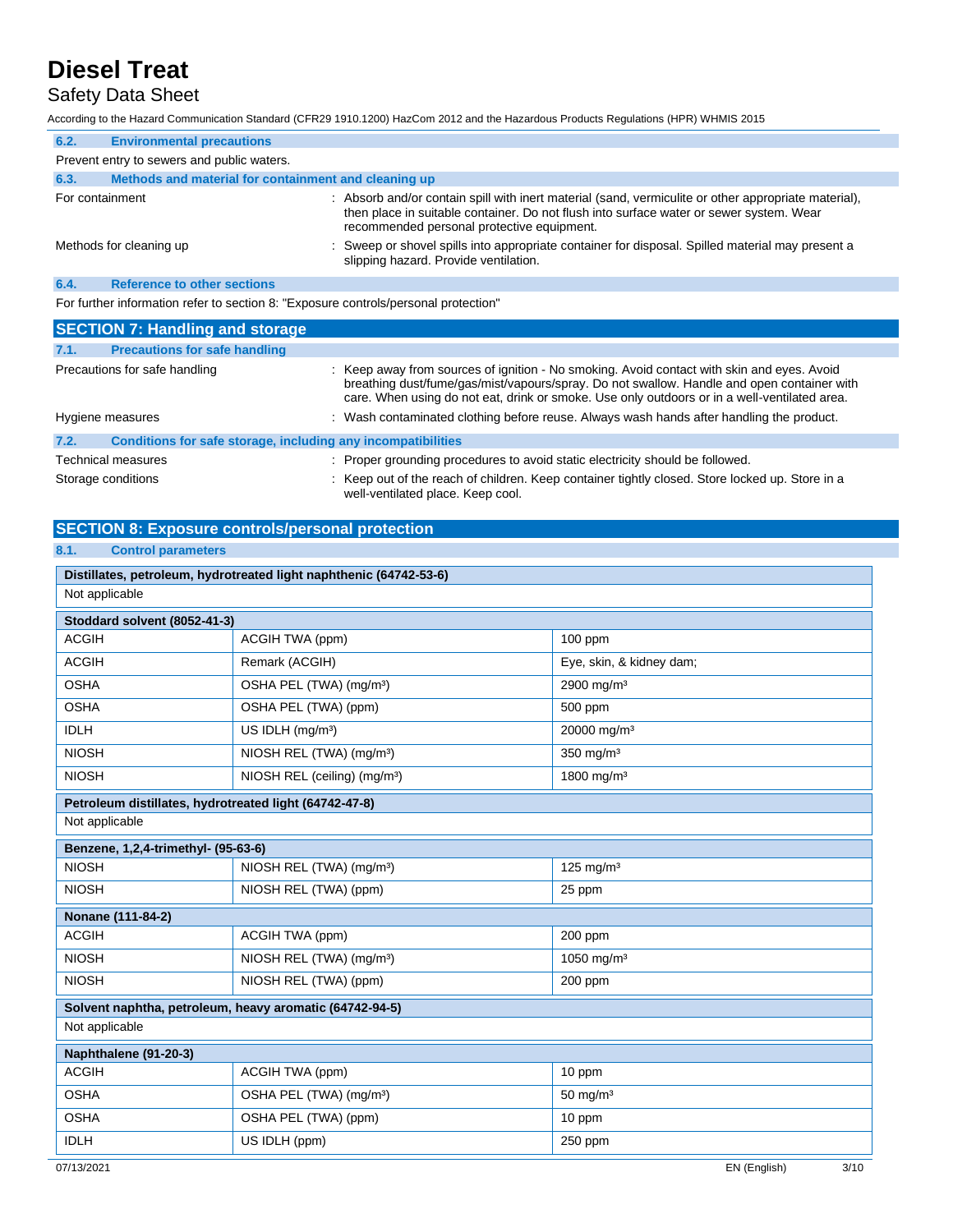### Safety Data Sheet

According to the Hazard Communication Standard (CFR29 1910.1200) HazCom 2012 and the Hazardous Products Regulations (HPR) WHMIS 2015

| Naphthalene (91-20-3)                    |                                       |                                   |  |
|------------------------------------------|---------------------------------------|-----------------------------------|--|
| <b>NIOSH</b>                             | NIOSH REL (TWA) (mg/m <sup>3</sup> )  | $50 \text{ mg/m}^3$               |  |
| <b>NIOSH</b>                             | NIOSH REL (TWA) (ppm)                 | 10 ppm                            |  |
| <b>NIOSH</b>                             | NIOSH REL (STEL) (mg/m <sup>3</sup> ) | 75 mg/m <sup>3</sup>              |  |
| <b>NIOSH</b>                             | NIOSH REL (STEL) (ppm)                | 15 ppm                            |  |
| Xylenes (o-, m-, p- isomers) (1330-20-7) |                                       |                                   |  |
| <b>ACGIH</b>                             | ACGIH TWA (ppm)                       | $100$ ppm                         |  |
| <b>ACGIH</b>                             | ACGIH STEL (ppm)                      | 150 ppm                           |  |
| <b>ACGIH</b>                             | Remark (ACGIH)                        | URT & eye irr; CNS impair         |  |
| <b>OSHA</b>                              | OSHA PEL (TWA) (mg/m <sup>3</sup> )   | 435 mg/m <sup>3</sup>             |  |
| <b>OSHA</b>                              | OSHA PEL (TWA) (ppm)                  | 100 ppm                           |  |
| Ethylbenzene (100-41-4)                  |                                       |                                   |  |
| <b>ACGIH</b>                             | ACGIH TWA (ppm)                       | 20 ppm                            |  |
| <b>ACGIH</b>                             | Remark (ACGIH)                        | URT irr; kidney dam (nephropathy) |  |
| <b>OSHA</b>                              | OSHA PEL (TWA) (mg/m <sup>3</sup> )   | 435 mg/m $3$                      |  |
| <b>OSHA</b>                              | OSHA PEL (TWA) (ppm)                  | $100$ ppm                         |  |
| <b>IDLH</b>                              | US IDLH (ppm)                         | 800 ppm (10% LEL)                 |  |
| <b>NIOSH</b>                             | NIOSH REL (TWA) (mg/m <sup>3</sup> )  | 435 mg/m <sup>3</sup>             |  |
| <b>NIOSH</b>                             | NIOSH REL (TWA) (ppm)                 | $100$ ppm                         |  |
| <b>NIOSH</b>                             | NIOSH REL (STEL) (mg/m <sup>3</sup> ) | 545 mg/m <sup>3</sup>             |  |
| <b>NIOSH</b>                             | NIOSH REL (STEL) (ppm)                | 125 ppm                           |  |

#### **Solvent naphtha, petroleum, light aromatic (64742-95-6)**

Not applicable

| 8.2.<br><b>Exposure controls</b> |                                                                                                                                                                                                                                                  |
|----------------------------------|--------------------------------------------------------------------------------------------------------------------------------------------------------------------------------------------------------------------------------------------------|
| Appropriate engineering controls | : Ensure good ventilation of the work station.                                                                                                                                                                                                   |
| Hand protection                  | : Wear suitable gloves.                                                                                                                                                                                                                          |
| Eye protection                   | : Safety glasses or goggles are recommended when using product.                                                                                                                                                                                  |
| Skin and body protection         | : Wear suitable protective clothing.                                                                                                                                                                                                             |
| Respiratory protection           | : In case of insufficient ventilation, wear suitable respiratory equipment. Respirator selection<br>must be based on known or anticipated exposure levels, the hazards of the product and the<br>safe working limits of the selected respirator. |
| Environmental exposure controls  | : Avoid release to the environment.                                                                                                                                                                                                              |
| Other information                | Handle in accordance with good industrial hygiene and safety procedures. Do not eat, drink or<br>smoke when using this product.                                                                                                                  |

### **SECTION 9: Physical and chemical properties**

| Information on basic physical and chemical properties<br>9.1. |                                                |
|---------------------------------------------------------------|------------------------------------------------|
| Physical state                                                | $:$ Liquid                                     |
| Appearance                                                    | : No data available.                           |
| Colour                                                        | : Light amber                                  |
| Odour                                                         | : Distinctive                                  |
| Odour threshold                                               | : No data available                            |
| рH                                                            | : No data available                            |
| Melting point                                                 | : No data available                            |
| Freezing point                                                | : No data available                            |
| Boiling point                                                 | : 164 °C (327 °F)                              |
| Flash point                                                   | $: \geq 65.5$ °C ( $\geq 150$ °F) [Closed cup] |
| Relative evaporation rate (butylacetate=1)                    | : No data available                            |
| Flammability (solid, gas)                                     | : Combustible liquid                           |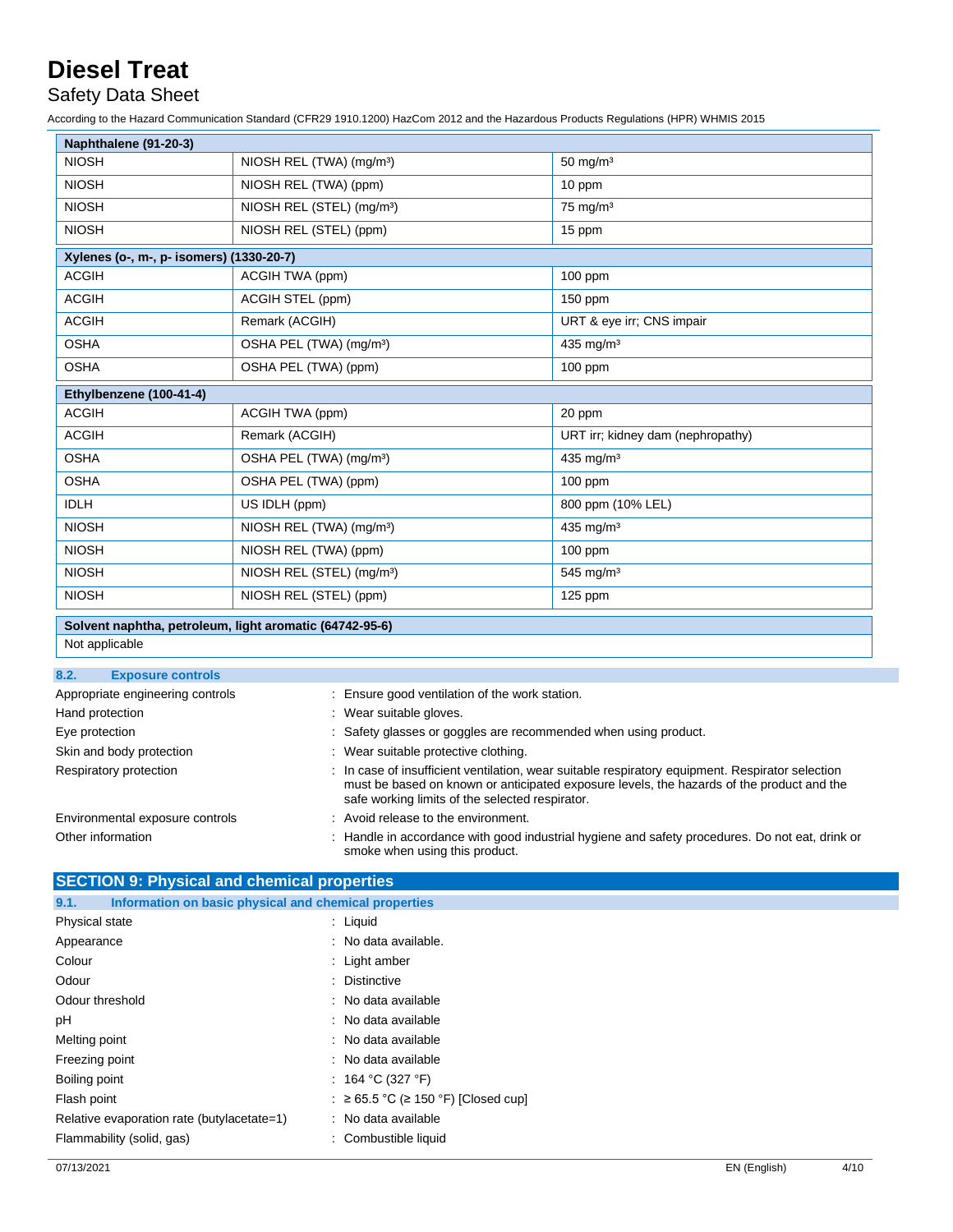## Safety Data Sheet

According to the Hazard Communication Standard (CFR29 1910.1200) HazCom 2012 and the Hazardous Products Regulations (HPR) WHMIS 2015

| Vapour pressure                       | $: < 0.1$ mm Hq                                         |
|---------------------------------------|---------------------------------------------------------|
| Relative vapour density at 20 °C      | : > 1 (air = 1)                                         |
| Relative density                      | $: < 0.9$ (water = 1)                                   |
| Solubility                            | : Insoluble                                             |
| Partition coefficient n-octanol/water | : No data available                                     |
| Auto-ignition temperature             | : No data available                                     |
| Decomposition temperature             | : No data available                                     |
| Viscosity, kinematic                  | : $3.89 \text{ cSt} \ @ 40 \text{ °C} (104 \text{ °F})$ |
| Viscosity, dynamic                    | : No data available                                     |
| <b>Explosive limits</b>               | : No data available                                     |
| <b>Explosive properties</b>           | : No data available                                     |
| Oxidising properties                  | : No data available                                     |
| <b>Other information</b><br>9.2.      |                                                         |

No additional information available

|                                                                                  | <b>SECTION 10: Stability and reactivity</b>                  |  |  |
|----------------------------------------------------------------------------------|--------------------------------------------------------------|--|--|
| 10.1.                                                                            | <b>Reactivity</b>                                            |  |  |
|                                                                                  | No dangerous reaction known under conditions of normal use.  |  |  |
| 10.2.                                                                            | <b>Chemical stability</b>                                    |  |  |
| Stable under normal conditions. May form flammable/explosive vapour-air mixture. |                                                              |  |  |
| 10.3.                                                                            | <b>Possibility of hazardous reactions</b>                    |  |  |
|                                                                                  | No dangerous reactions known under normal conditions of use. |  |  |
| 10.4.                                                                            | <b>Conditions to avoid</b>                                   |  |  |
| Sources of ignition. Heat. Incompatible materials.                               |                                                              |  |  |
| 10.5.                                                                            | <b>Incompatible materials</b>                                |  |  |
| Strong oxidizers.                                                                |                                                              |  |  |
| 10.6.                                                                            | <b>Hazardous decomposition products</b>                      |  |  |

May include, and are not limited to: oxides of carbon. May release flammable gases.

| <b>SECTION 11: Toxicological information</b>                       |                                             |  |
|--------------------------------------------------------------------|---------------------------------------------|--|
| <b>Information on toxicological effects</b><br>11.1.               |                                             |  |
| Acute toxicity (oral)                                              | : Not classified.                           |  |
| Acute toxicity (dermal)                                            | Not classified.                             |  |
| Acute toxicity (inhalation)                                        | Not classified.                             |  |
| Distillates, petroleum, hydrotreated light naphthenic (64742-53-6) |                                             |  |
| LD50 oral rat                                                      | > 5000 mg/kg                                |  |
| LD50 dermal rabbit                                                 | $> 2000$ mg/kg                              |  |
| LC50 inhalation rat                                                | 2180 mg/m <sup>3</sup> (Exposure time: 4 h) |  |
| Petroleum distillates, hydrotreated light (64742-47-8)             |                                             |  |
| LD50 oral rat                                                      | > 5000 mg/kg                                |  |
| LD50 dermal rabbit                                                 | $> 2000$ mg/kg                              |  |
| LC50 inhalation rat                                                | $> 5.2$ mg/l/4h                             |  |
| Benzene, 1,2,4-trimethyl- (95-63-6)                                |                                             |  |
| LD50 oral rat                                                      | 3280 mg/kg                                  |  |
| LD50 dermal rabbit                                                 | $>3160$ mg/kg                               |  |
| LC50 inhalation rat                                                | 18 g/m <sup>3</sup> (Exposure time: 4 h)    |  |
| Nonane (111-84-2)                                                  |                                             |  |
| LC50 inhalation rat                                                | 3200 ppm/4h                                 |  |
| Naphthalene (91-20-3)                                              |                                             |  |
| LD50 oral rat                                                      | 1110 mg/kg                                  |  |
| LD50 dermal rabbit                                                 | 1120 mg/kg                                  |  |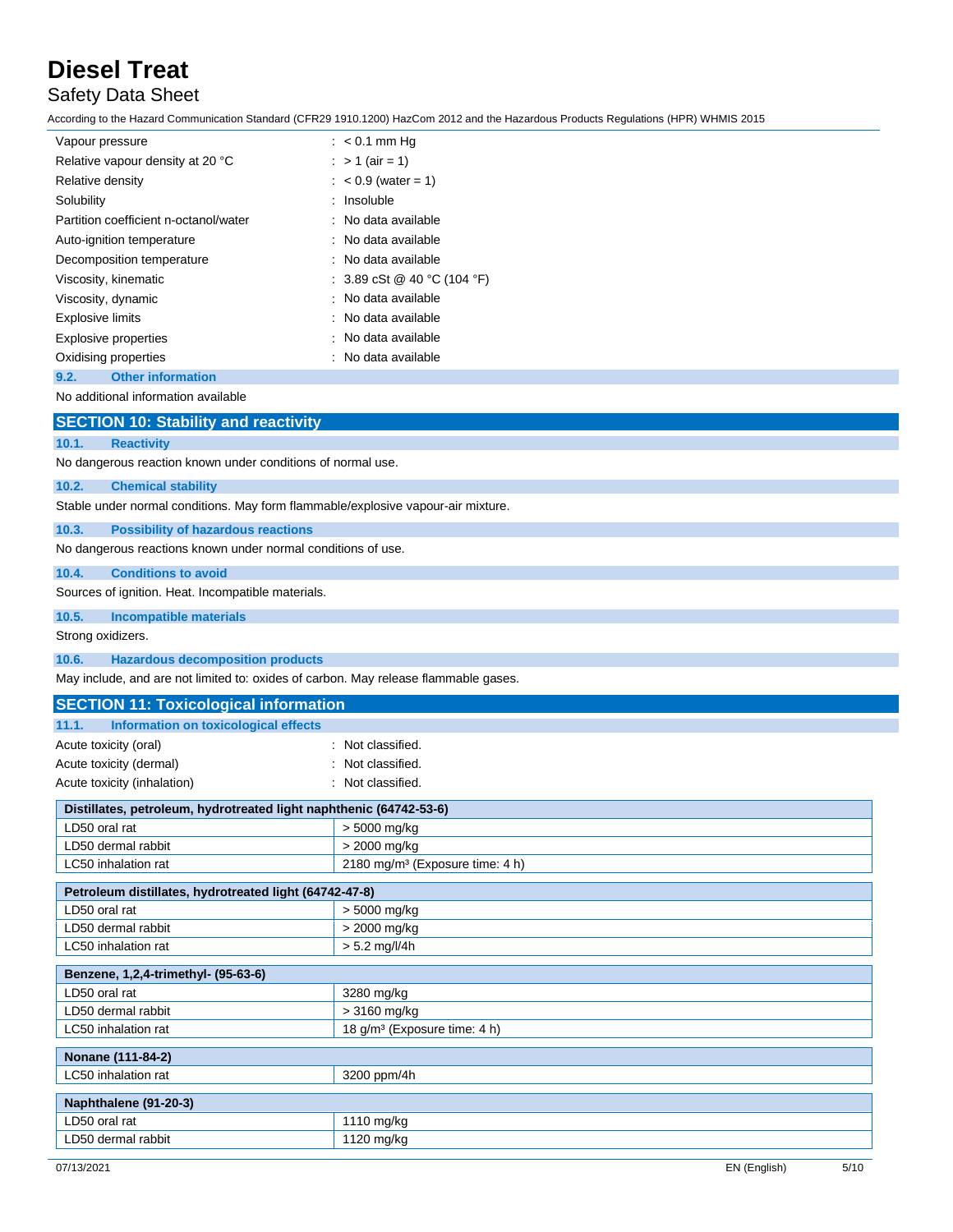Safety Data Sheet

According to the Hazard Communication Standard (CFR29 1910.1200) HazCom 2012 and the Hazardous Products Regulations (HPR) WHMIS 2015

| Naphthalene (91-20-3)                                   |                                                                                                                                                                               |  |  |
|---------------------------------------------------------|-------------------------------------------------------------------------------------------------------------------------------------------------------------------------------|--|--|
| LC50 inhalation rat                                     | $>$ 340 mg/m <sup>3</sup> (Exposure time: 1 h)                                                                                                                                |  |  |
| Xylenes (o-, m-, p- isomers) (1330-20-7)                |                                                                                                                                                                               |  |  |
| LD50 oral rat                                           | 3500 mg/kg                                                                                                                                                                    |  |  |
| LD50 dermal rabbit                                      | > 4350 mg/kg                                                                                                                                                                  |  |  |
| LD50 dermal                                             | 1700 mg/kg                                                                                                                                                                    |  |  |
| LC50 inhalation rat                                     | 29.08 mg/l/4h                                                                                                                                                                 |  |  |
| LC50 inhalation rat (Vapours - mg/l/4h)                 | 27.57 mg/l/4h                                                                                                                                                                 |  |  |
|                                                         |                                                                                                                                                                               |  |  |
| Ethylbenzene (100-41-4)                                 |                                                                                                                                                                               |  |  |
| LD50 oral rat                                           | 3500 mg/kg                                                                                                                                                                    |  |  |
| LD50 dermal rabbit                                      | 15400 mg/kg                                                                                                                                                                   |  |  |
| LC50 inhalation rat                                     | 17.4 mg/l/4h                                                                                                                                                                  |  |  |
| Solvent naphtha, petroleum, light aromatic (64742-95-6) |                                                                                                                                                                               |  |  |
| LD50 oral rat                                           | 8400 mg/kg                                                                                                                                                                    |  |  |
| LD50 dermal rabbit                                      | > 2000 mg/kg                                                                                                                                                                  |  |  |
| LC50 inhalation rat                                     | 3400 ppm/4h                                                                                                                                                                   |  |  |
| Skin corrosion/irritation                               | Not classified.                                                                                                                                                               |  |  |
| Serious eye damage/irritation                           | Not classified.                                                                                                                                                               |  |  |
| Respiratory or skin sensitisation                       | Not classified.                                                                                                                                                               |  |  |
| Germ cell mutagenicity                                  | Not classified.                                                                                                                                                               |  |  |
| Carcinogenicity                                         | : Suspected of causing cancer.                                                                                                                                                |  |  |
| Naphthalene (91-20-3)                                   |                                                                                                                                                                               |  |  |
| IARC group                                              | 2B - Possibly carcinogenic to humans                                                                                                                                          |  |  |
| National Toxicology Program (NTP) Status                | 1 - Evidence of Carcinogenicity, 3 - Reasonably anticipated to be Human Carcinogen                                                                                            |  |  |
| In OSHA Hazard Communication Carcinogen                 | Yes                                                                                                                                                                           |  |  |
| list                                                    |                                                                                                                                                                               |  |  |
| Xylenes (o-, m-, p- isomers) (1330-20-7)                |                                                                                                                                                                               |  |  |
| IARC group                                              | 3 - Not classifiable                                                                                                                                                          |  |  |
|                                                         |                                                                                                                                                                               |  |  |
| Ethylbenzene (100-41-4)<br>IARC group                   |                                                                                                                                                                               |  |  |
| National Toxicology Program (NTP) Status                | 2B - Possibly carcinogenic to humans<br>1 - Evidence of Carcinogenicity                                                                                                       |  |  |
| In OSHA Hazard Communication Carcinogen                 | Yes                                                                                                                                                                           |  |  |
| list                                                    |                                                                                                                                                                               |  |  |
| Reproductive toxicity                                   | : Suspected of damaging fertility or the unborn child.                                                                                                                        |  |  |
| STOT-single exposure                                    | : Not classified.                                                                                                                                                             |  |  |
| Xylenes (o-, m-, p- isomers) (1330-20-7)                |                                                                                                                                                                               |  |  |
| STOT-single exposure                                    | May cause drowsiness or dizziness.                                                                                                                                            |  |  |
| Solvent naphtha, petroleum, light aromatic (64742-95-6) |                                                                                                                                                                               |  |  |
| STOT-single exposure                                    | May cause drowsiness or dizziness.                                                                                                                                            |  |  |
|                                                         |                                                                                                                                                                               |  |  |
| STOT-repeated exposure                                  | Not classified.                                                                                                                                                               |  |  |
| Aspiration hazard                                       | May be fatal if swallowed and enters airways.                                                                                                                                 |  |  |
| <b>Diesel Treat</b>                                     |                                                                                                                                                                               |  |  |
| Viscosity, kinematic (calculated value)                 | < 20.5 mm <sup>2</sup> /s @ 40 °C (104 °F)                                                                                                                                    |  |  |
| Symptoms/effects after inhalation                       | May cause irritation to the respiratory tract.                                                                                                                                |  |  |
| Symptoms/effects after skin contact                     | May cause skin irritation. Symptoms may include redness, drying, defatting and cracking of the                                                                                |  |  |
|                                                         | skin.                                                                                                                                                                         |  |  |
| Symptoms/effects after eye contact                      | May cause eye irritation. Symptoms may include discomfort or pain, excess blinking and tear<br>production, with possible redness and swelling.                                |  |  |
| Symptoms/effects after ingestion                        | May be fatal if swallowed and enters airways. This product may be aspirated into the lungs and<br>cause chemical pneumonitis. May cause stomach distress, nausea or vomiting. |  |  |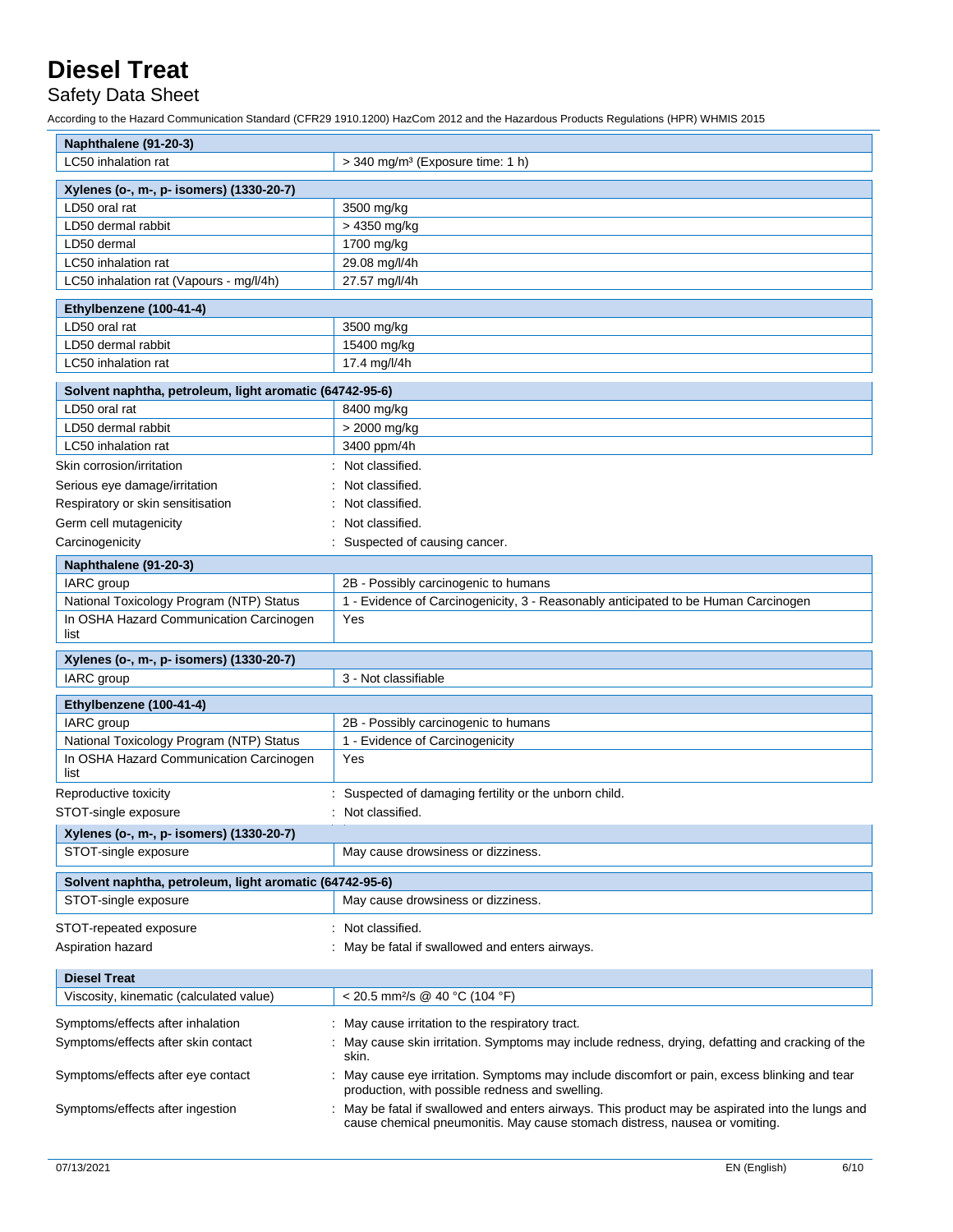Safety Data Sheet

According to the Hazard Communication Standard (CFR29 1910.1200) HazCom 2012 and the Hazardous Products Regulations (HPR) WHMIS 2015

| <b>SECTION 12: Ecological information</b>                          |                                                                                                                                                  |  |  |
|--------------------------------------------------------------------|--------------------------------------------------------------------------------------------------------------------------------------------------|--|--|
| 12.1.<br><b>Toxicity</b>                                           |                                                                                                                                                  |  |  |
| Ecology - general                                                  | : May cause long-term adverse effects in the aquatic environment.                                                                                |  |  |
| Distillates, petroleum, hydrotreated light naphthenic (64742-53-6) |                                                                                                                                                  |  |  |
| LC50 fish 1                                                        | > 5000 mg/l (Exposure time: 96 h - Species: Oncorhynchus mykiss)                                                                                 |  |  |
| EC50 Daphnia 1                                                     | > 1000 mg/l (Exposure time: 48 h - Species: Daphnia magna)                                                                                       |  |  |
| Petroleum distillates, hydrotreated light (64742-47-8)             |                                                                                                                                                  |  |  |
| LC50 fish 1                                                        | 45 mg/l (Exposure time: 96 h - Species: Pimephales promelas [flow-through])                                                                      |  |  |
| LC50 fish 2                                                        | 2.2 mg/l (Exposure time: 96 h - Species: Lepomis macrochirus [static])                                                                           |  |  |
| Benzene, 1,2,4-trimethyl- (95-63-6)                                |                                                                                                                                                  |  |  |
| LC50 fish 1                                                        | 7.19 - 8.28 mg/l (Exposure time: 96 h - Species: Pimephales promelas [flow-through])                                                             |  |  |
| EC50 Daphnia 1                                                     | 6.14 mg/l (Exposure time: 48 h - Species: Daphnia magna)                                                                                         |  |  |
| Solvent naphtha, petroleum, heavy aromatic (64742-94-5)            |                                                                                                                                                  |  |  |
| LC50 fish 1                                                        | 19 mg/l (Exposure time: 96 h - Species: Pimephales promelas [static])                                                                            |  |  |
| EC50 Daphnia 1                                                     | 0.95 mg/l (Exposure time: 48 h - Species: Daphnia magna)                                                                                         |  |  |
| LC50 fish 2                                                        | 2.34 mg/l (Exposure time: 96 h - Species: Oncorhynchus mykiss)                                                                                   |  |  |
|                                                                    |                                                                                                                                                  |  |  |
| Naphthalene (91-20-3)<br>LC50 fish 1                               |                                                                                                                                                  |  |  |
| EC50 Daphnia 1                                                     | 5.74 - 6.44 mg/l (Exposure time: 96 h - Species: Pimephales promelas [flow-through])                                                             |  |  |
| LC50 fish 2                                                        | 2.16 mg/l (Exposure time: 48 h - Species: Daphnia magna)<br>1.6 mg/l (Exposure time: 96 h - Species: Oncorhynchus mykiss [flow-through])         |  |  |
| EC50 Daphnia 2                                                     | 1.96 mg/l (Exposure time: 48 h - Species: Daphnia magna [Flow through])                                                                          |  |  |
|                                                                    |                                                                                                                                                  |  |  |
| Xylenes (o-, m-, p- isomers) (1330-20-7)                           |                                                                                                                                                  |  |  |
| LC50 fish 1                                                        | 13.4 mg/l (Exposure time: 96 h - Species: Pimephales promelas [flow-through])                                                                    |  |  |
| EC50 Daphnia 1<br>LC50 fish 2                                      | 3.82 mg/l (Exposure time: 48 h - Species: water flea)                                                                                            |  |  |
| EC50 Daphnia 2                                                     | 2.661 - 4.093 mg/l (Exposure time: 96 h - Species: Oncorhynchus mykiss [static])<br>0.6 mg/l (Exposure time: 48 h - Species: Gammarus lacustris) |  |  |
|                                                                    |                                                                                                                                                  |  |  |
| Ethylbenzene (100-41-4)                                            |                                                                                                                                                  |  |  |
| LC50 fish 1                                                        | 11.0 - 18.0 mg/l (Exposure time: 96 h - Species: Oncorhynchus mykiss [static])                                                                   |  |  |
| EC50 Daphnia 1                                                     | 1.8 - 2.4 mg/l (Exposure time: 48 h - Species: Daphnia magna)                                                                                    |  |  |
| LC50 fish 2                                                        | 4.2 mg/l (Exposure time: 96 h - Species: Oncorhynchus mykiss [semi-static])                                                                      |  |  |
| NOEC chronic crustacea                                             | $0.956$ mg/l                                                                                                                                     |  |  |
| Solvent naphtha, petroleum, light aromatic (64742-95-6)            |                                                                                                                                                  |  |  |
| LC50 fish 1                                                        | 9.22 mg/l (Exposure time: 96 h - Species: Oncorhynchus mykiss)                                                                                   |  |  |
| EC50 Daphnia 1                                                     | 6.14 mg/l (Exposure time: 48 h - Species: Daphnia magna)                                                                                         |  |  |
| <b>Persistence and degradability</b><br>12.2.                      |                                                                                                                                                  |  |  |
| <b>Diesel Treat</b>                                                |                                                                                                                                                  |  |  |
| Persistence and degradability                                      | Not established.                                                                                                                                 |  |  |
| <b>Bioaccumulative potential</b><br>12.3.                          |                                                                                                                                                  |  |  |
| <b>Diesel Treat</b>                                                |                                                                                                                                                  |  |  |
| Bioaccumulative potential                                          | Not established.                                                                                                                                 |  |  |
|                                                                    |                                                                                                                                                  |  |  |
| Petroleum distillates, hydrotreated light (64742-47-8)             |                                                                                                                                                  |  |  |
| BCF fish 1<br>$61 - 159$                                           |                                                                                                                                                  |  |  |
| Benzene, 1,2,4-trimethyl- (95-63-6)                                |                                                                                                                                                  |  |  |
| Partition coefficient n-octanol/water                              | 3.63                                                                                                                                             |  |  |
| Solvent naphtha, petroleum, heavy aromatic (64742-94-5)            |                                                                                                                                                  |  |  |
| BCF fish 1                                                         | $61 - 159$                                                                                                                                       |  |  |
| Partition coefficient n-octanol/water                              | $2.9 - 6.1$                                                                                                                                      |  |  |
| Naphthalene (91-20-3)                                              |                                                                                                                                                  |  |  |
| BCF fish 1                                                         | $30 - 430$                                                                                                                                       |  |  |
|                                                                    |                                                                                                                                                  |  |  |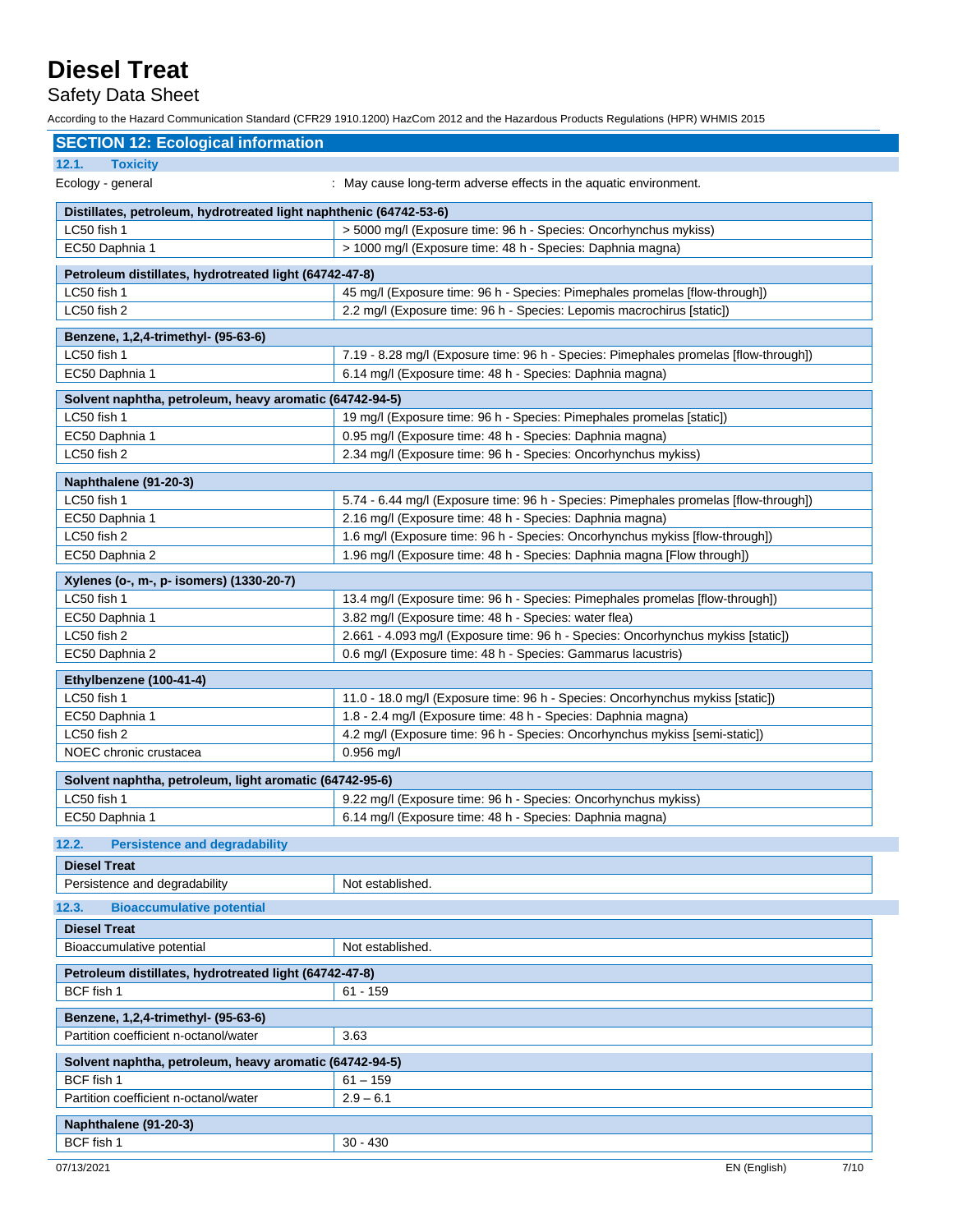### Safety Data Sheet

According to the Hazard Communication Standard (CFR29 1910.1200) HazCom 2012 and the Hazardous Products Regulations (HPR) WHMIS 2015

| Naphthalene (91-20-3)                      |                                       |  |
|--------------------------------------------|---------------------------------------|--|
| Partition coefficient n-octanol/water      | 3.6                                   |  |
| Xylenes (o-, m-, p- isomers) (1330-20-7)   |                                       |  |
| BCF fish 1                                 | $0.6 - 15$                            |  |
| Partition coefficient n-octanol/water      | $2.77 - 3.15$                         |  |
| Ethylbenzene (100-41-4)                    |                                       |  |
| BCF fish 1                                 | 15                                    |  |
| Partition coefficient n-octanol/water      | 3.2                                   |  |
| 12.4.<br><b>Mobility in soil</b>           |                                       |  |
| No additional information available        |                                       |  |
| <b>Other adverse effects</b><br>12.5.      |                                       |  |
| Effect on the global warming               | : No known effects from this product. |  |
| Other information                          | : No other effects known.             |  |
| <b>SECTION 13: Disposal considerations</b> |                                       |  |

| 13.1.<br>Waste treatment methods           |                                                                             |
|--------------------------------------------|-----------------------------------------------------------------------------|
| Product/Packaging disposal recommendations | : Dispose in a safe manner in accordance with local/national regulations.   |
| Additional information                     | : Handle empty containers with care because residual vapours are flammable. |

### **SECTION 14: Transport information**

#### **Department of Transportation (DOT)**

| In accordance with DOT     |       |                                 |
|----------------------------|-------|---------------------------------|
| UN-No.(DOT)                |       | : UN1268                        |
| Proper Shipping Name (DOT) |       | : Petroleum distillates, n.o.s. |
| Class (DOT)                |       | : Combustible liquid            |
| Packing group (DOT)        | : III |                                 |

### **Transportation of Dangerous Goods (TDG)**

In accordance with TDG Not regulated

### **Transport by sea**

This product is currently not packaged to comply with IMDG regulations. It is not intended to be shipped by sea.

#### **Transport by air**

**SECTION 45:** 

This product is currently not packaged to comply with IATA regulations. It is not intended to be shipped by air.

| <b>SECTION 13: Requiatory Information</b>                                                                                                                                   |
|-----------------------------------------------------------------------------------------------------------------------------------------------------------------------------|
| 15.1. US Federal regulations                                                                                                                                                |
| All components of this product are listed, or excluded from listing, on the United States Environmental Protection Agency Toxic Substances<br>Control Act (TSCA) inventory. |
| Benzene, 1,2,4-trimethyl- (95-63-6)                                                                                                                                         |
| Subject to reporting requirements of United States SARA Section 313                                                                                                         |
| Nanono (444 04 2)                                                                                                                                                           |

| <b>EPA TSCA Regulatory Flag</b>                                                                                     | T - T - indicates a substance that is the subject of a final TSCA section 4 test rule. |  |
|---------------------------------------------------------------------------------------------------------------------|----------------------------------------------------------------------------------------|--|
|                                                                                                                     |                                                                                        |  |
| Naphthalene (91-20-3)                                                                                               |                                                                                        |  |
| Subject to reporting requirements of United States SARA Section 313<br>Listed on EPA Hazardous Air Pollutant (HAPS) |                                                                                        |  |
| T - T - indicates a substance that is the subject of a final TSCA section 4 test rule.<br>EPA TSCA Regulatory Flag  |                                                                                        |  |
| CERCLA RQ                                                                                                           | 100 <sub>lb</sub>                                                                      |  |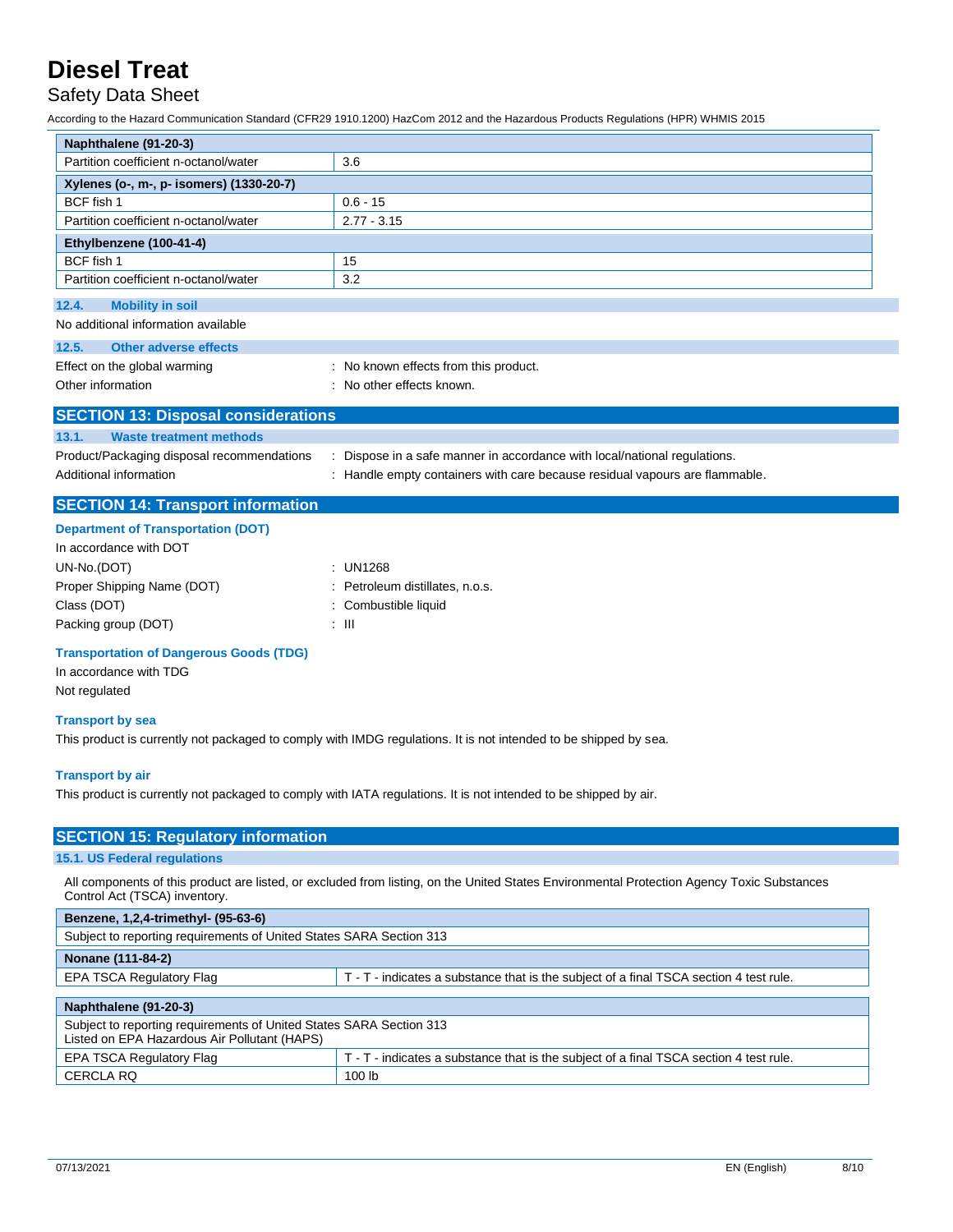### Safety Data Sheet

According to the Hazard Communication Standard (CFR29 1910.1200) HazCom 2012 and the Hazardous Products Regulations (HPR) WHMIS 2015

| Xylenes (o-, m-, p- isomers) (1330-20-7)                                                                            |                                                                                             |  |
|---------------------------------------------------------------------------------------------------------------------|---------------------------------------------------------------------------------------------|--|
| Subject to reporting requirements of United States SARA Section 313<br>Listed on EPA Hazardous Air Pollutant (HAPS) |                                                                                             |  |
| <b>CERCLA RQ</b>                                                                                                    | 100 <sub>lb</sub>                                                                           |  |
| Ethylbenzene (100-41-4)                                                                                             |                                                                                             |  |
| Subject to reporting requirements of United States SARA Section 313<br>Listed on EPA Hazardous Air Pollutant (HAPS) |                                                                                             |  |
| <b>EPA TSCA Regulatory Flag</b>                                                                                     | T - T - indicates a substance that is the subject of a final TSCA section 4 test rule.      |  |
| <b>CERCLA RQ</b>                                                                                                    | 1000 lb                                                                                     |  |
| Isopropylbenzene (98-82-8)                                                                                          |                                                                                             |  |
| Subject to reporting requirements of United States SARA Section 313<br>Listed on EPA Hazardous Air Pollutant (HAPS) |                                                                                             |  |
| 5000 lb<br><b>CERCLA RQ</b>                                                                                         |                                                                                             |  |
| 2-Ethylhexanol (104-76-7)                                                                                           |                                                                                             |  |
| <b>EPA TSCA Regulatory Flag</b>                                                                                     | TP - TP - indicates a substance that is the subject of a proposed TSCA section 4 test rule. |  |

All components of this product are listed, or excluded from listing, on the Canadian DSL (Domestic Substances List) and NDSL (Non-Domestic Substances List) inventories.

### **15.2. International regulations**

No additional information available

### **15.3. US State regulations**

WARNING: This product can expose you to Naphthalene, which is known to the State of California to cause cancer. For more information go to www.P65Warnings.ca.gov.

| <b>Component</b>                                                     | State or local regulations                                                                                                                                                                                                         |
|----------------------------------------------------------------------|------------------------------------------------------------------------------------------------------------------------------------------------------------------------------------------------------------------------------------|
| Benzene, 1,2,4-trimethyl-(95-63-6)                                   | U.S. - Massachusetts - Right To Know List; U.S. - New Jersey - Right to Know<br>Hazardous Substance List; U.S. - Pennsylvania - RTK (Right to Know) -<br>Environmental Hazard List; U.S. - Pennsylvania - RTK (Right to Know) List |
| Nonane(111-84-2)                                                     | U.S. - Massachusetts - Right To Know List; U.S. - New Jersey - Right to Know<br>Hazardous Substance List; U.S. - Pennsylvania - RTK (Right to Know) List                                                                           |
| Xylenes (o-, m-, p- isomers)(1330-20-7)                              | U.S. - Massachusetts - Right To Know List; U.S. - New Jersey - Right to Know<br>Hazardous Substance List; U.S. - Pennsylvania - RTK (Right to Know) -<br>Environmental Hazard List; U.S. - Pennsylvania - RTK (Right to Know) List |
| Naphthalene(91-20-3)                                                 | U.S. - Massachusetts - Right To Know List; U.S. - New Jersey - Right to Know<br>Hazardous Substance List; U.S. - Pennsylvania - RTK (Right to Know) -<br>Environmental Hazard List; U.S. - Pennsylvania - RTK (Right to Know) List |
| Ethylbenzene(100-41-4)                                               | U.S. - Massachusetts - Right To Know List; U.S. - New Jersey - Right to Know<br>Hazardous Substance List; U.S. - Pennsylvania - RTK (Right to Know) -<br>Environmental Hazard List; U.S. - Pennsylvania - RTK (Right to Know) List |
| Stoddard solvent (8052-41-3)                                         | U.S. - Massachusetts - Right To Know List; U.S. - New Jersey - Right to Know<br>Hazardous Substance List; U.S. - Pennsylvania - RTK (Right to Know) List                                                                           |
| Distillates, petroleum, hydrotreated light<br>naphthenic(64742-53-6) | U.S. - Massachusetts - Right To Know List                                                                                                                                                                                          |